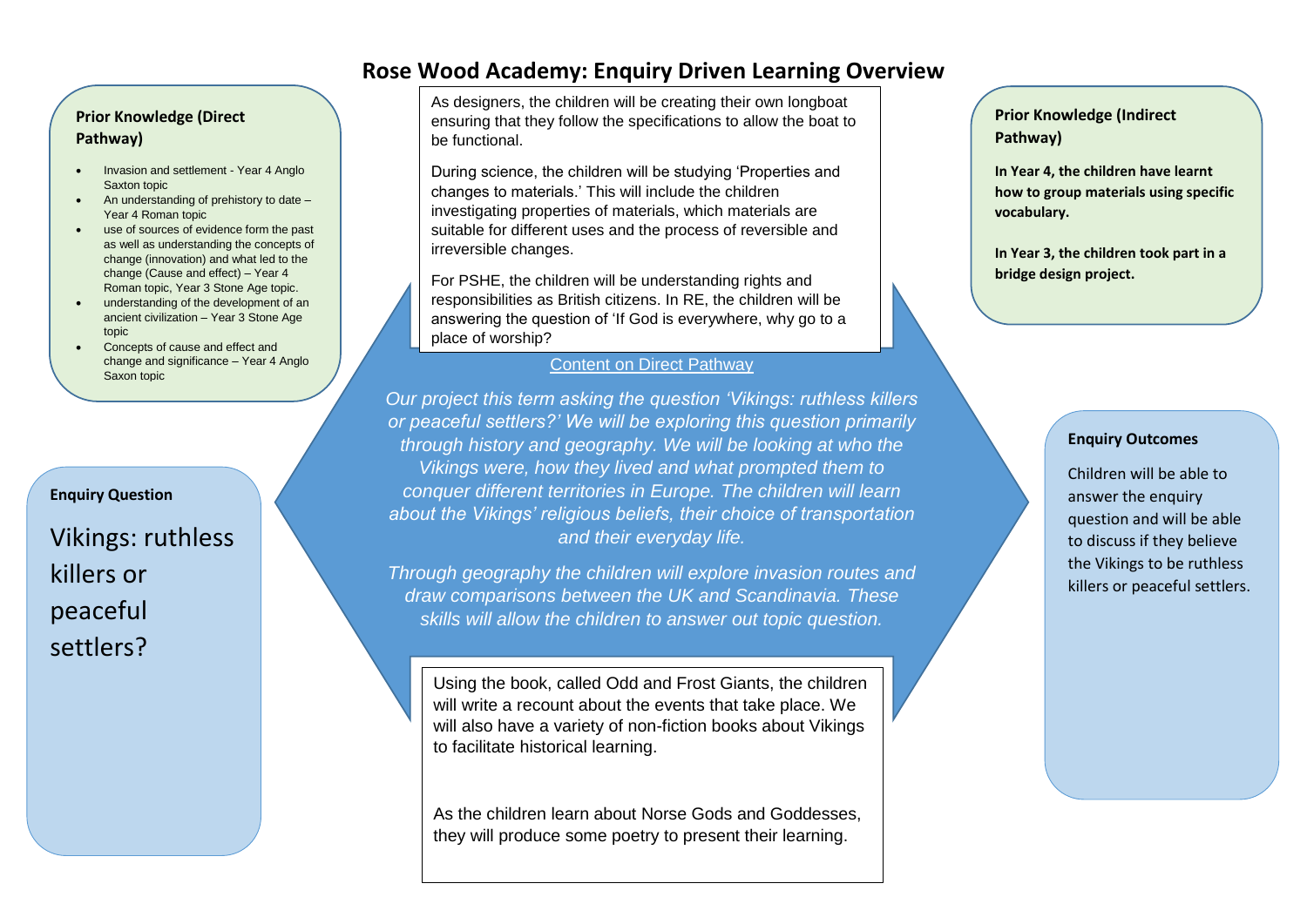| Year Group: Year 5                                                                                                                                                                                                                                                                                                                                                                                                                                                                                     |                                     | Term: Spring 2 |
|--------------------------------------------------------------------------------------------------------------------------------------------------------------------------------------------------------------------------------------------------------------------------------------------------------------------------------------------------------------------------------------------------------------------------------------------------------------------------------------------------------|-------------------------------------|----------------|
| Title: Vikings: ruthless killers or peaceful settlers?                                                                                                                                                                                                                                                                                                                                                                                                                                                 | <b>Key Focus: History/Geography</b> |                |
| <b>Project Enhancements:</b>                                                                                                                                                                                                                                                                                                                                                                                                                                                                           |                                     |                |
| Viking immersive experience workshop                                                                                                                                                                                                                                                                                                                                                                                                                                                                   |                                     |                |
|                                                                                                                                                                                                                                                                                                                                                                                                                                                                                                        |                                     |                |
| How can you help?                                                                                                                                                                                                                                                                                                                                                                                                                                                                                      |                                     |                |
| At home, please could you:<br>continue to listen to your child read a minimum of three times a week,<br>$\bullet$<br>help your child to learn new spelings weekly.<br>٠<br>help your child to learn their times tables and dvision facts up to 12 x 12<br>If you wish to do additonal homework with your child, you could:<br>Make Viking flatbread<br>$\epsilon$<br>Do some research about Viking names and their meanings<br>Find out more about the runic alphabet used by the Vikings<br>$\bullet$ |                                     |                |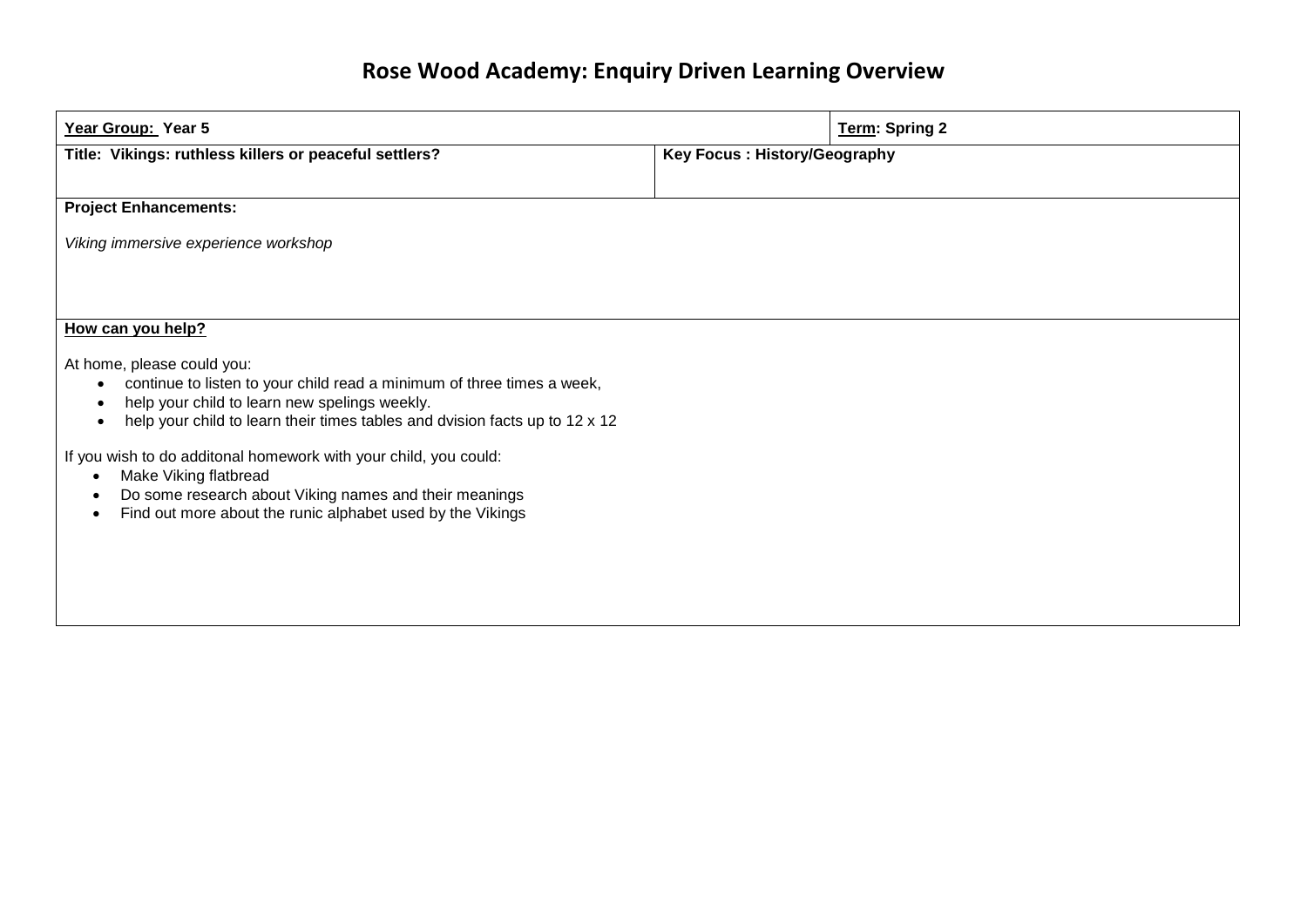| <b>Subject Specific Vocabulary</b> |                                                                                                                                               | <b>Key Knowledge</b>                                                                                                                                                                                                                                                                                                                                                                 |
|------------------------------------|-----------------------------------------------------------------------------------------------------------------------------------------------|--------------------------------------------------------------------------------------------------------------------------------------------------------------------------------------------------------------------------------------------------------------------------------------------------------------------------------------------------------------------------------------|
| invasion                           | To enter another country with using force to<br>take control.                                                                                 | o Not all Vikings were warriors. Many came in peace and become farmers living alongside the Anglo<br>Saxons.                                                                                                                                                                                                                                                                         |
| archaeologist                      | People who work out our history by looking at<br>artefacts that have been found.                                                              | o The Vikings age in European history was from about 700AD to 1100AD. During this period, Vikings<br>left their homeland in Scandinavia and travelled by longboat to other countries, like Britain and<br>Ireland. They left their homelands in search of better land and resources                                                                                                  |
| raids                              | A sudden armed attack against it, with the aim<br>of causing damage rather than occupying any of<br>the enemy's land.                         | The lands that the Vikings occupied were known as Danelaw. Danegeld was a land tax charged in<br>$\circ$<br>Anglo-Saxon England during the reign of King Ethelred to raise funds for protection against Danish<br>invaders. The people of Britain called the invaders 'Danes', but they came from Norway and Sweden<br>as well as Denmark.                                           |
| longhouse                          | A large hall like building where many Viking<br>families would live together.                                                                 | Long ships were designed to sail in both deep and shallow water so that they could get close to the<br>$\circ$<br>shore so they could not be easily seen. When the people of Britain first saw the Viking longboats,<br>they came down to the shore to welcome them. However, the Vikings fought the local people,<br>stealing from churches and burning buildings to the ground.    |
| <b>berserkers</b>                  | Warriors that went to war wearing wolf or bear<br>skins. They were out of control and charged<br>fearlessly. The word 'berserk' came from it. | Not many Vikings, if any, wore horns in their helmets. Viking warriors fought using long swords and<br>$\circ$<br>axes. The name 'Viking' comes from a language called 'Old Norse' and means 'a pirate raid'. People<br>who went off raiding in ships were said to be 'going Viking'. But not all the Vikings were bloodthirsty<br>warriors                                          |
| long ship                          | The narrow boat used by Vikings to raid along<br>coasts.                                                                                      | Some came to fight, but others came peacefully, to settle. They were farmers, and kept animals<br>$\circ$<br>and grew crops. They were skilful at crafting, and made beautiful metalwork and wooden carvings                                                                                                                                                                         |
| <b>Scandinavia</b>                 | The name given to the collection of countries:<br>Denmark, Norway and Sweden.                                                                 | Vikings were pagans not Christians like most people living in Britain at the time and often raided<br>$\circ$<br>monasteries, looting gold. They didn't think twice about raising a monastery. Christian<br>monasteries in Britain were easy targets for the Vikings. The monks had no weapons and the<br>buildings were filled with valuable treasures, like gold, jewels and books |
| <b>Monastery</b>                   | A place where people who have dedicated their<br>lives to religion, such as monks or nuns live.                                               | o The most important Viking British city was York or Jorvik, as it was known by the Vikings.                                                                                                                                                                                                                                                                                         |
| <b>Anglo-Saxons</b>                | The main group of people living in Britain when<br>the Vikings invaded                                                                        | Vikings were highly skilled sailors and navigators who travelled as far as North America. Vikings<br>$\circ$<br>sailed the seas trading goods to buy silver, silks, spices, wine, jewellery, glass and pottery to bring<br>back to their homes                                                                                                                                       |
| <b>Danelaw</b>                     | The area in Britain that the Danish Vikings ruled<br>over                                                                                     | By AD874, almost all the kingdoms had fallen to the Vikings. All except for Wessex, which was ruled<br>$\circ$<br>by Alfred the Great. King Alfred beat the Viking army in battle but wasn't able to drive the Vikings<br>out of Britain                                                                                                                                             |
| Pagan:                             | A person who believes in many gods                                                                                                            | After years of fighting the Vikings and Alfred made a peace agreement. But even after this<br>$\circ$<br>agreement, fighting went on for many more years. An imaginary dividing line was agreed to run<br>across England, from London in the south towards Chester in the North West.                                                                                                |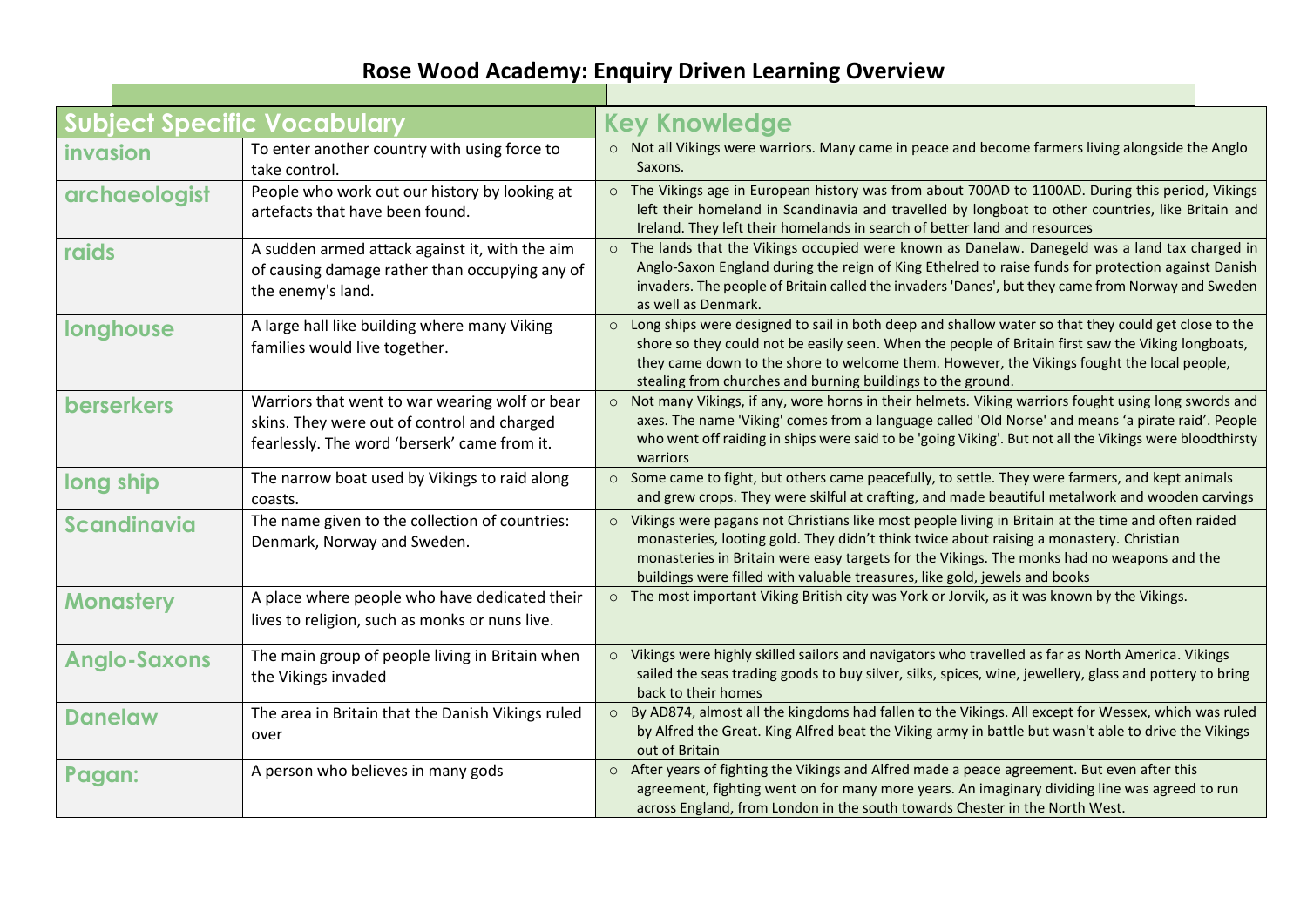| Rune | A letter from the alphabet used by Vikings | o The Anglo-Saxon lands were to the west and the Viking lands, known as the Danelaw, were roughly<br>to the east. The Danelaw covered an area east of their line joining London and Chester. Everything<br>to the east belonged to the Vikings                                                                                                                        |
|------|--------------------------------------------|-----------------------------------------------------------------------------------------------------------------------------------------------------------------------------------------------------------------------------------------------------------------------------------------------------------------------------------------------------------------------|
| Saga | A long story told by the Vikings           | The Vikings told long stories called sagas about famous Vikings and mythical creatures<br>$\circ$                                                                                                                                                                                                                                                                     |
|      |                                            | Vikings spoke Norse, which had an alphabet made up of runes. Many Viking words are still used in<br>$\Omega$<br>the English language today.                                                                                                                                                                                                                           |
|      |                                            | Athelstan was King of the Anglo-Saxons from 924AD - 927AD and then became King of the English<br>$\circ$<br>from 927AD to 939AD until he died. After helping the Norwegians' he was known for a long time<br>as 'Athelstan the Good'. He was a distinguished and courageous soldier. In 927AD he took York<br>from the Danes and forced the submission of Constantine |